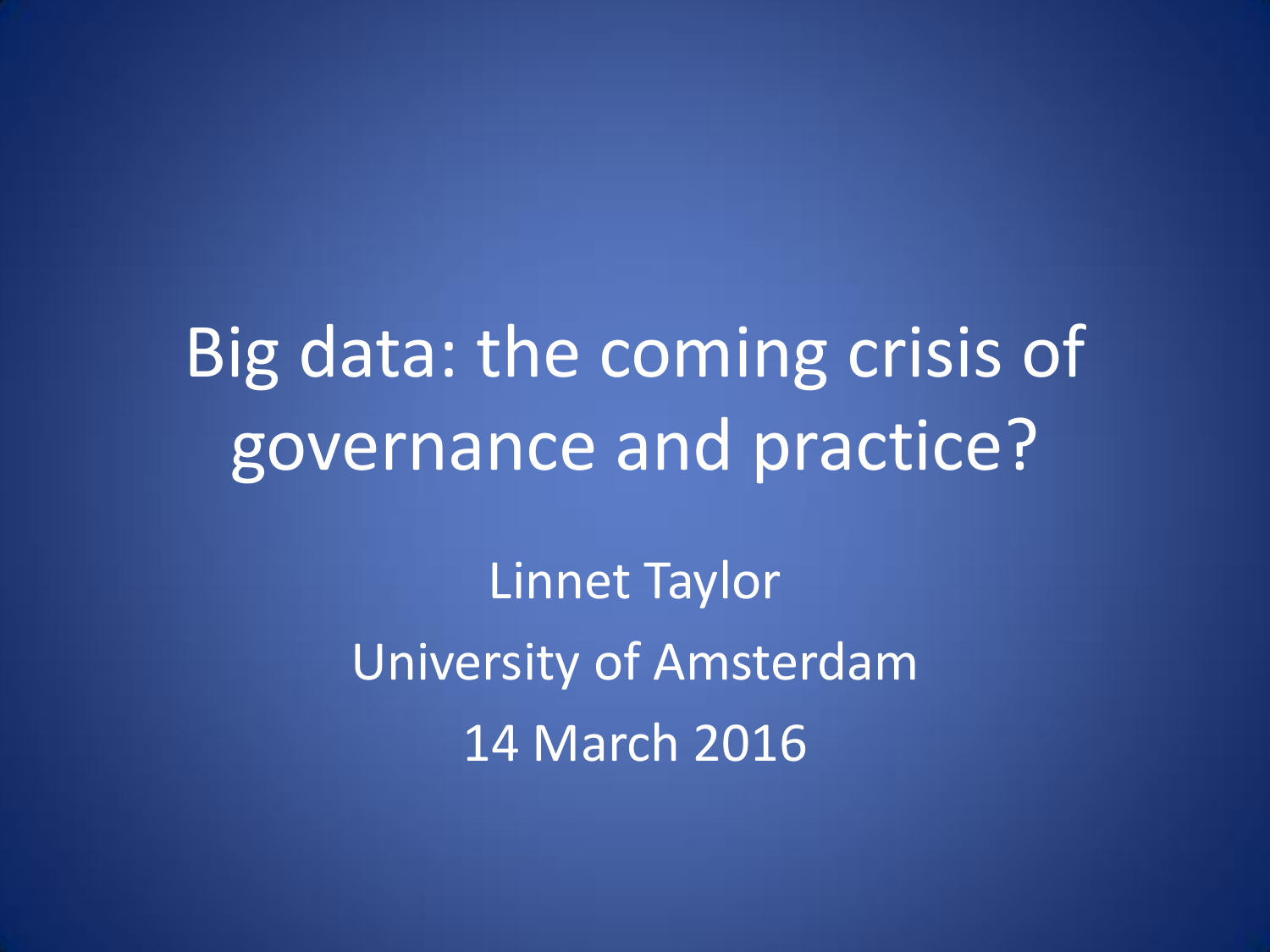# Geo-information: proprietary and ubiquitous

- Digitisation and datafication' provide new data and new analytical possibilities – 7.4bn mobile connections, 5.5bn in LMICs, 1bn in Africa
- Smartphones change access to geo-information
	- GPS, cell tower signals, wifi signals, Bluetooth sensors, IP addresses, network environment data
- 'LMICs will provide the majority of geolocated digital data by 2020' (Manyika et al., 2011)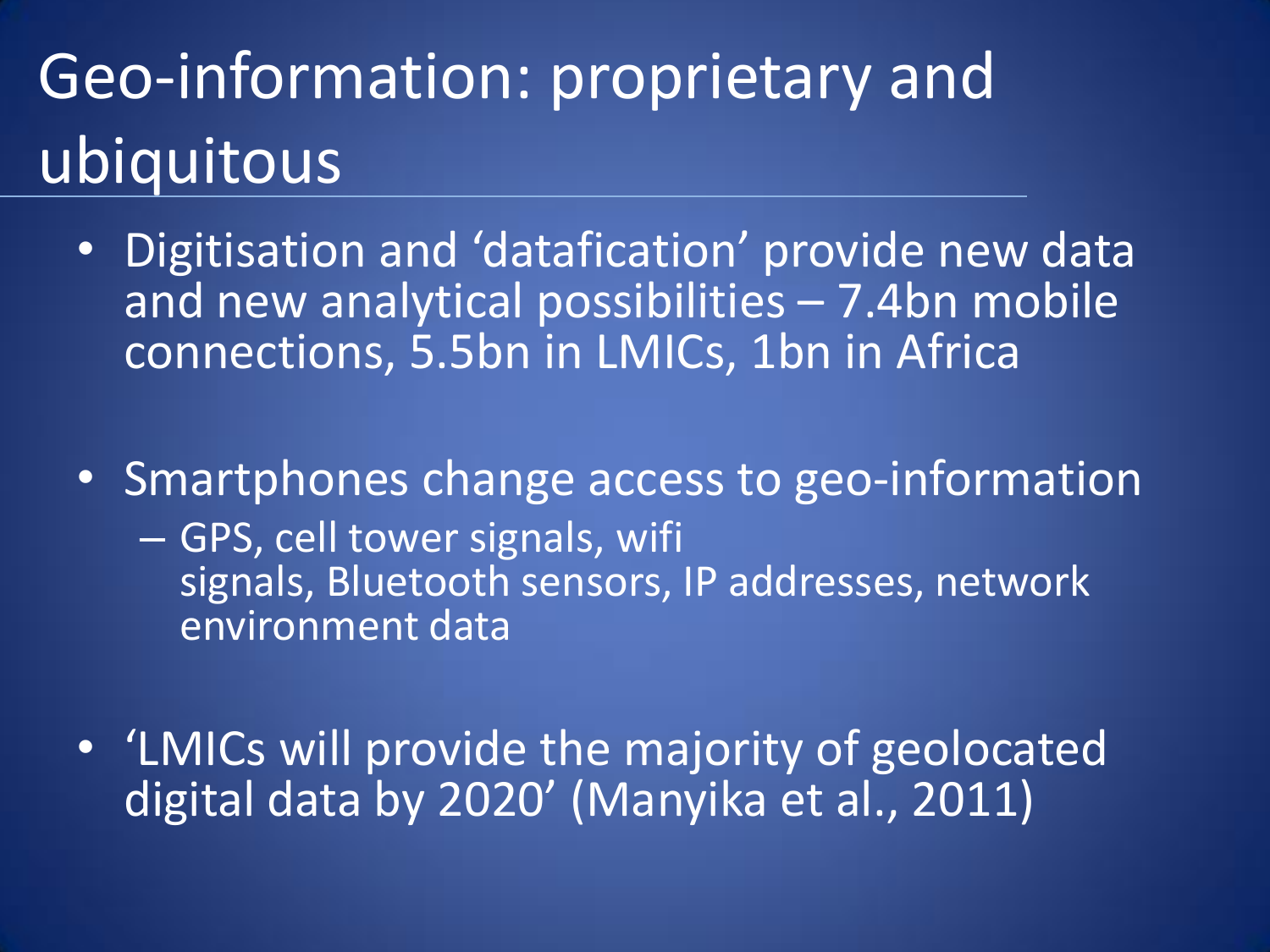# 'The god's eye view' (Pentland 2011)

#### • Monitoring and surveillance

- Human rights
- Epidemiology
- Nowcasting
- Crowdsourcing
- Sorting and categorising
	- Biometrics & welfare delivery
	- Poverty mapping
- Identifying trends
	- Mobility, urbanisation
	- Refugee flows
	- Financial flows & agricultural learning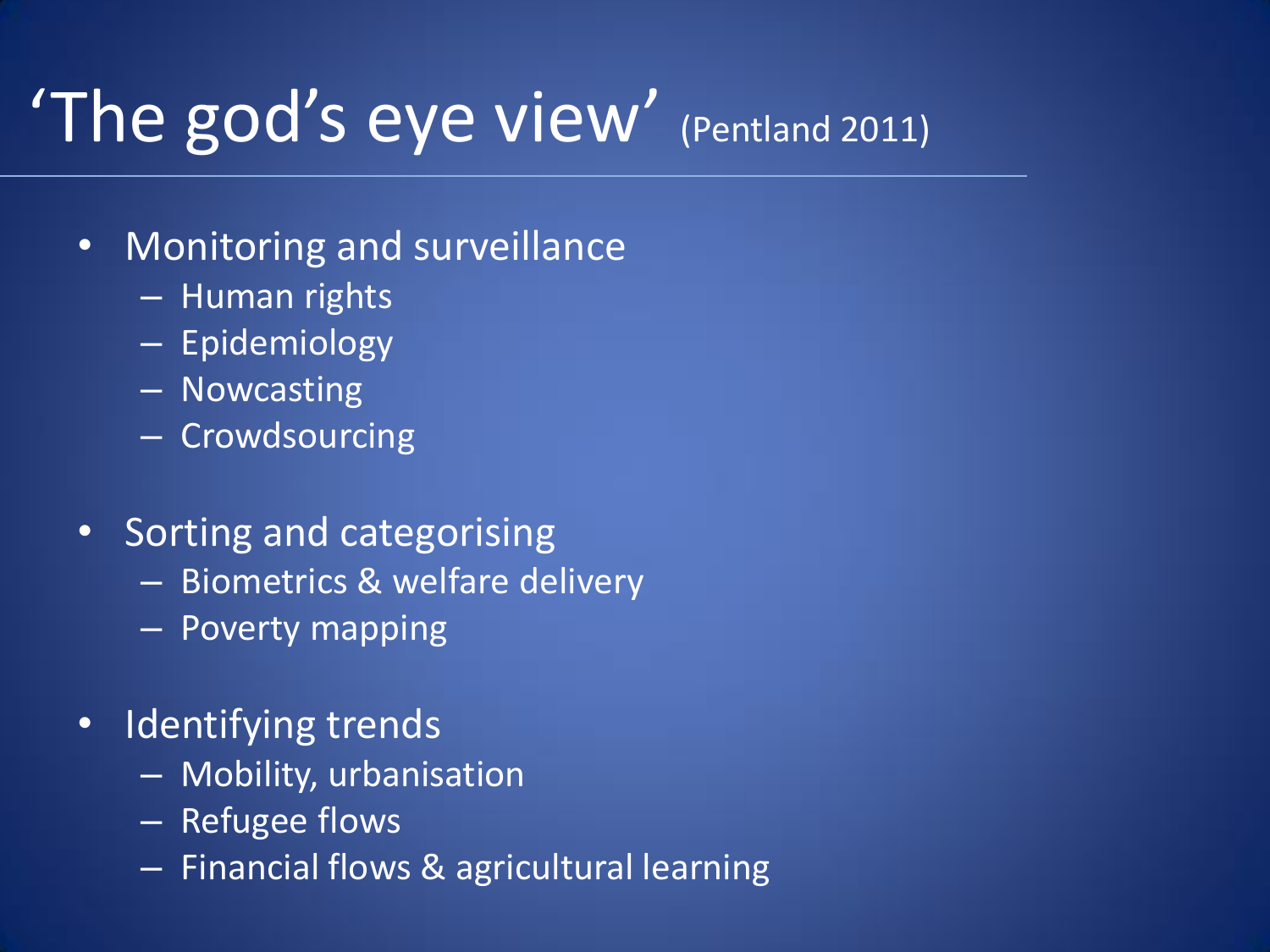### How is proprietary data shared?

#### • Data analysts

- Basic research (academia)
- Commercial research (private sector)

#### • Data intermediaries

- For-profit Mezuro
- Not-for-profit Flowminder, DataPop, UN Global Pulse
- Mixed Grameen applab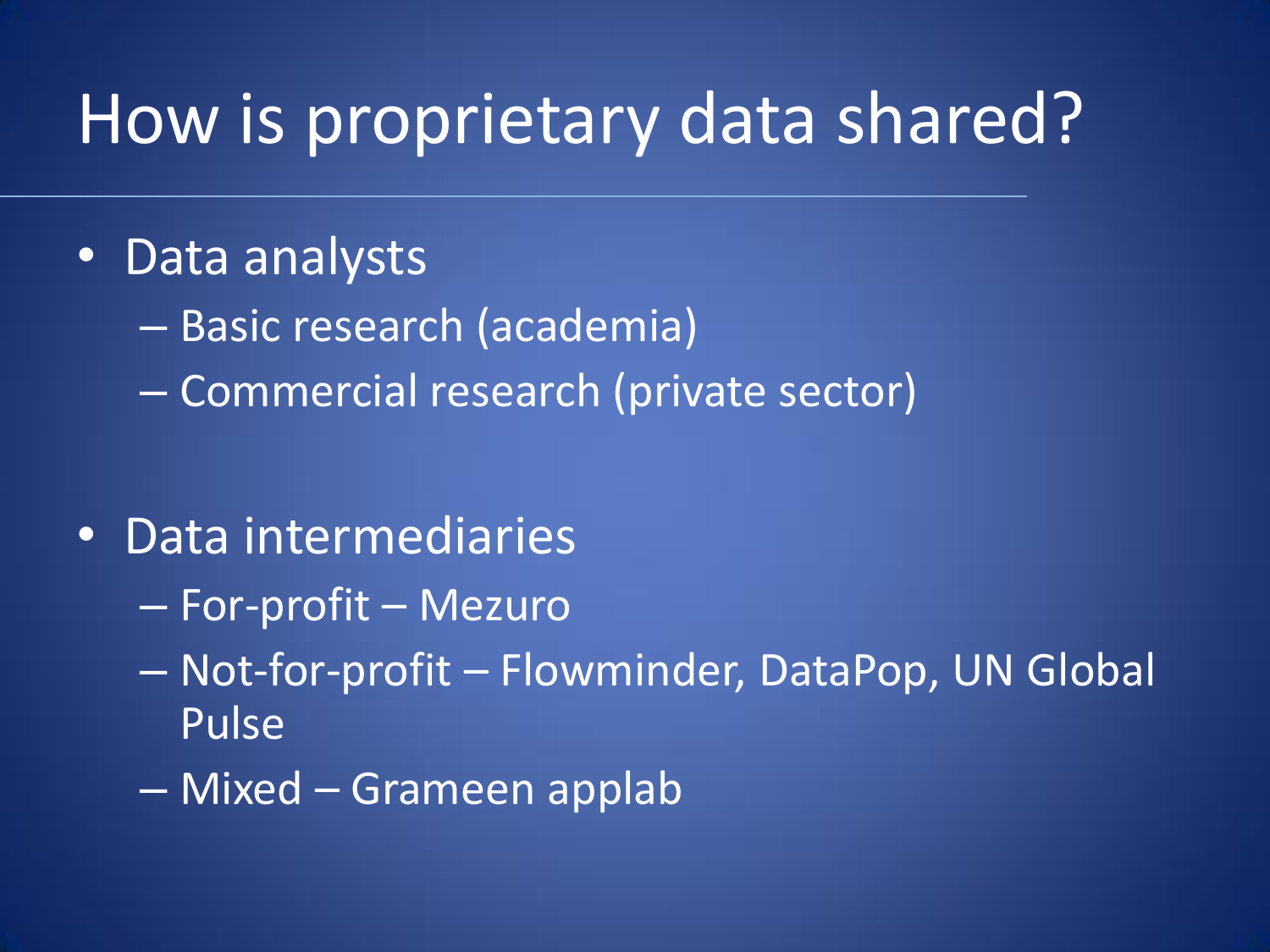# Ethics and geo-data 1) can we understand the data?

#### A story about ground truth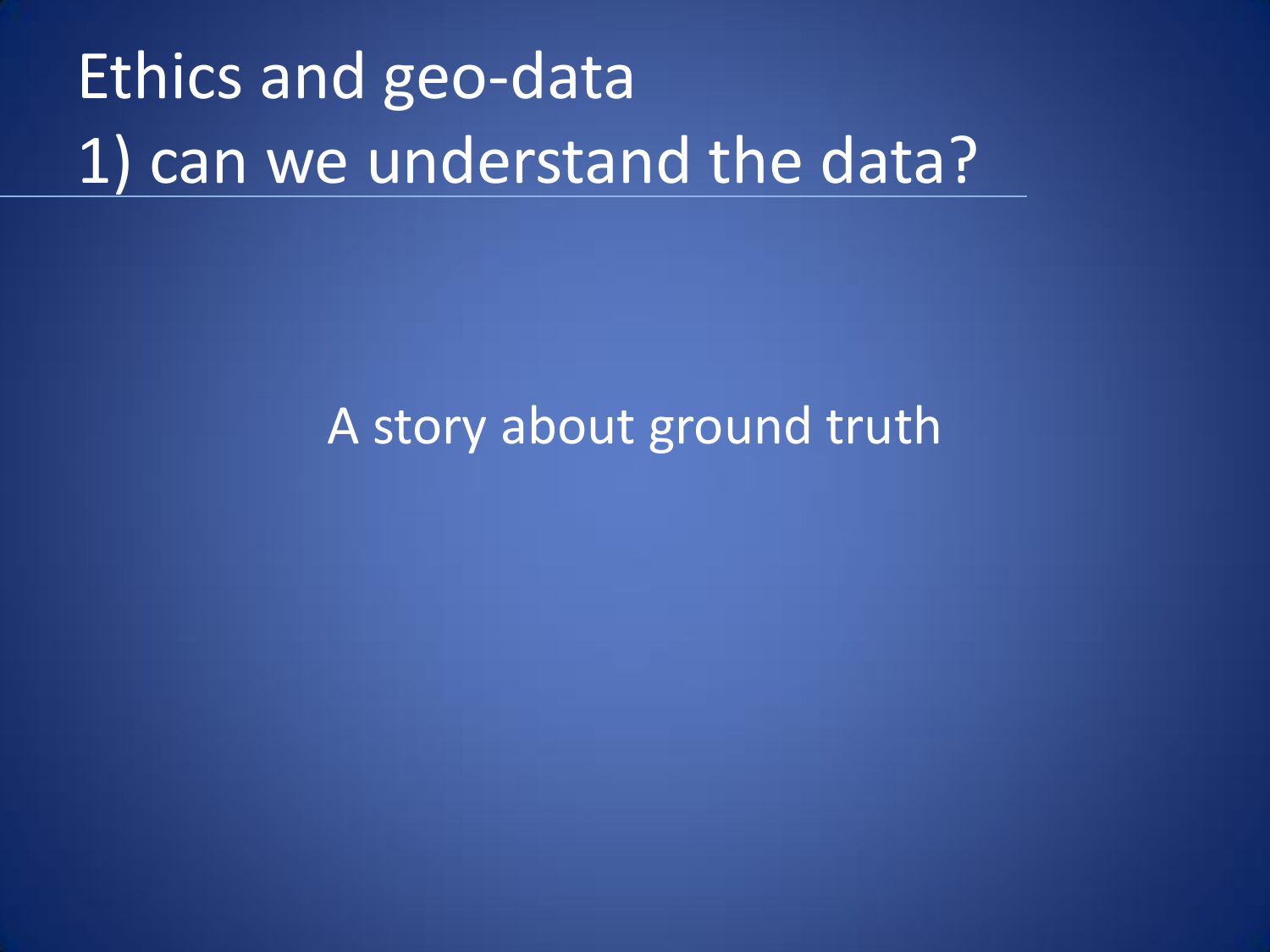D4D winning paper, 'development' category: Berlingerio et al. (2013) *AllAboard: a system for exploring urban mobility and optimizing public transport using cellphone data*

• Problem: how to address inefficiencies in Abidjan's transport system

'If transit agencies could have an effective tool to **quantify the travel demand**, as well as recommendations on **how to best design** the transit network, cities would be able to better support travelers' mobility demand through a **regulated and efficient public transport system**.'

(Berlingerio et al. 2013)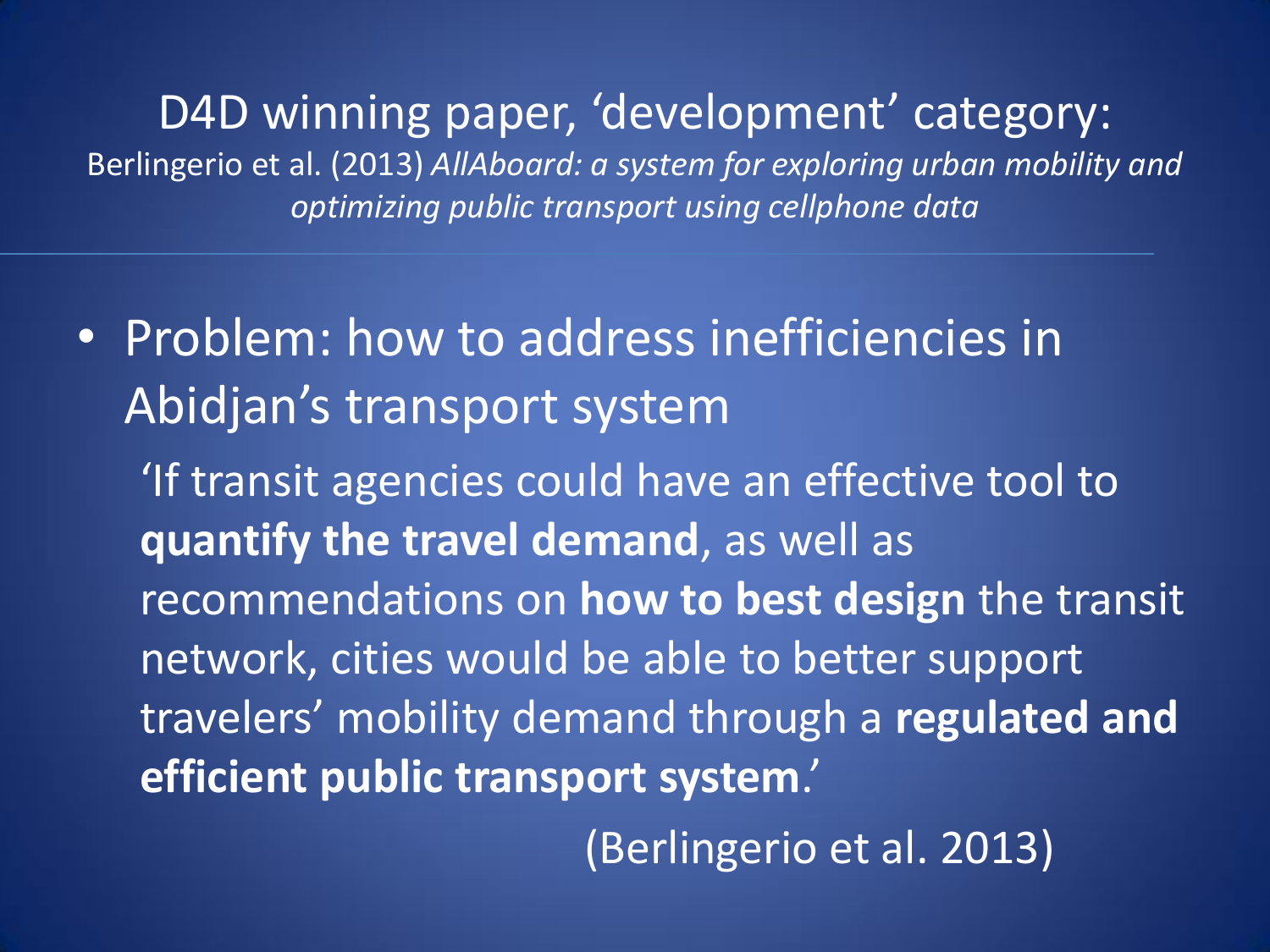#### Abidjan: the god's eye view

Abidjan mobile phone traffic through Orange's network

Existing transport use (thicker lines = busier)

Optimised transport network (red line: new route)



Figure 16: Current SOTRA network. Top: radius of circles is proportional to waiting times at stops. Middle: line width is proportional to the ridership of the line. Bottom: SOTRA network and additional routes (line width is proportional to the ridership of the line).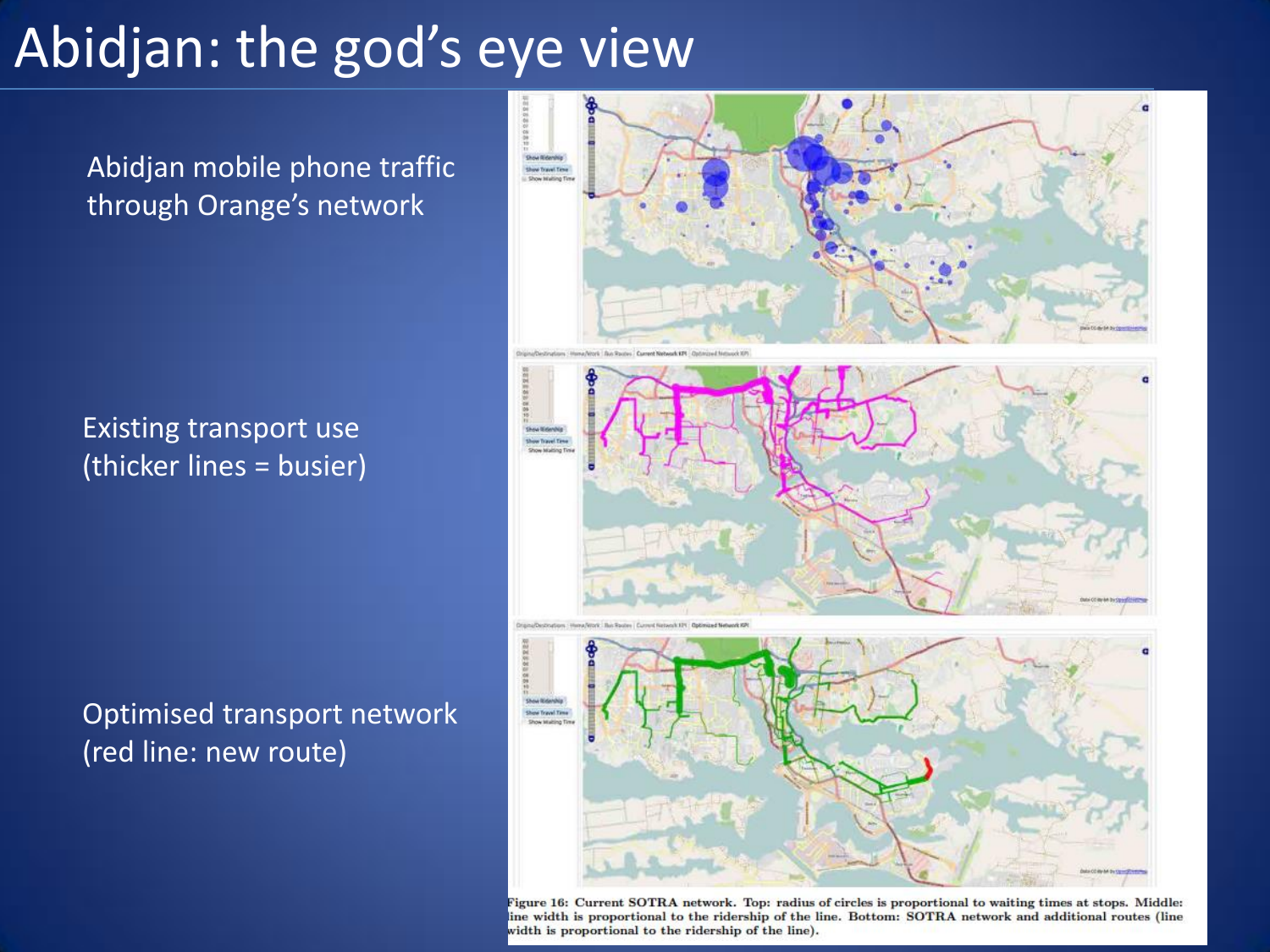### Bias in the sample

- Phone data represents commuters on all forms of transport; maps relate only to SOTRA (Société des transports Abidjanais), i.e. official buses.
- '…accurate SOTRA transit route and schedule information was not available. We then decided to leverage all available Web information to extract **reasonable bus stop location** as well as route shape information. Unfortunately we were **not able to fully validate** the extracted transit network information. We hope this could be achieved in the near future with the help of the local authorities, and potentially with citizen engagement.'

(Berlingerio et al. 2013)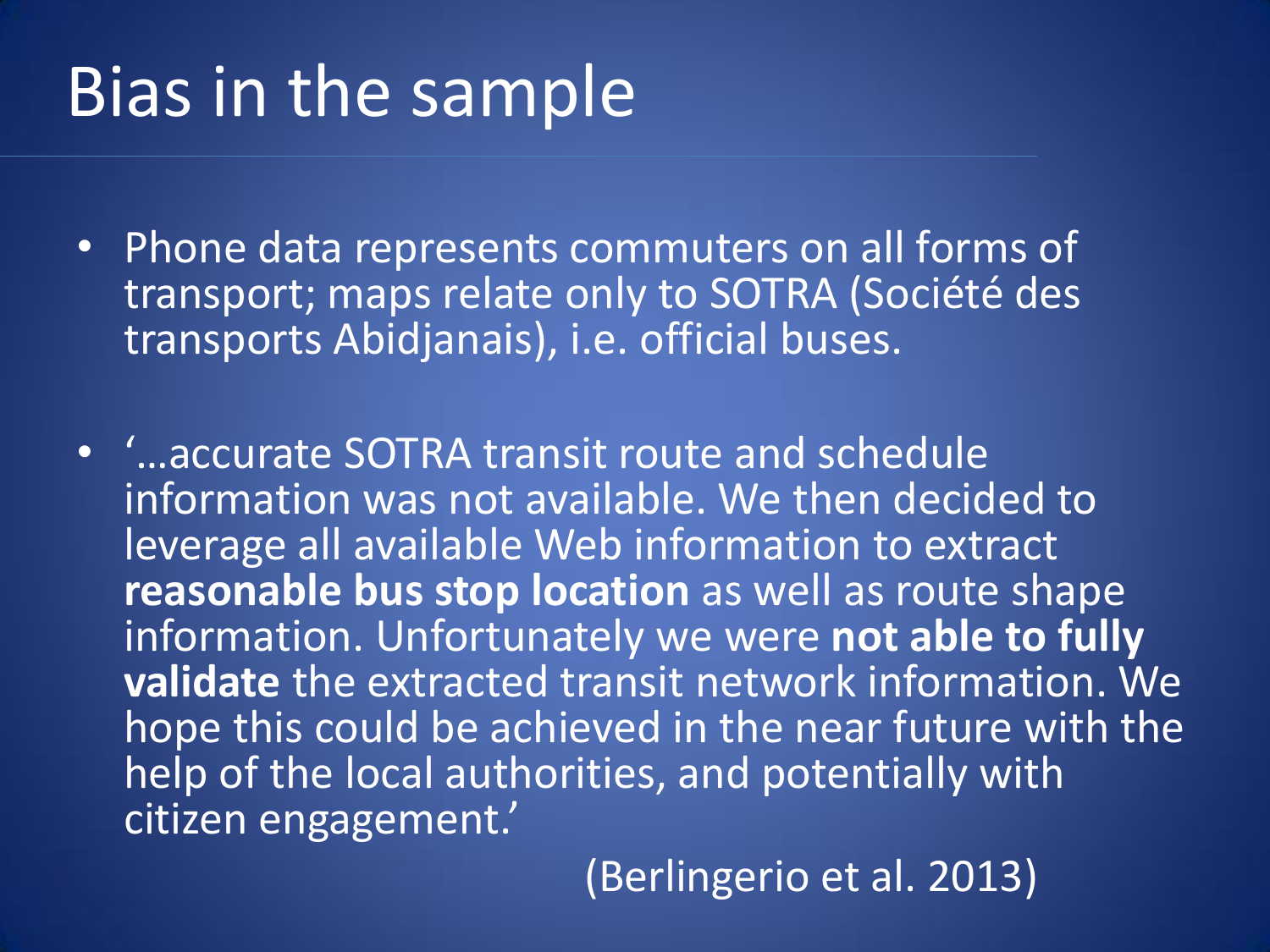### Abidjan's public transport system

- SOTRA: 3 services, 10-30% of Abidjan's transport (Lombard 2006), further deregulated over last decade.
- Gbakas: private minibuses
- Taxis collectifs
- 'Véhicules banalisés' (informal taxis)
- Ndiaga Ndiaye: intercity buses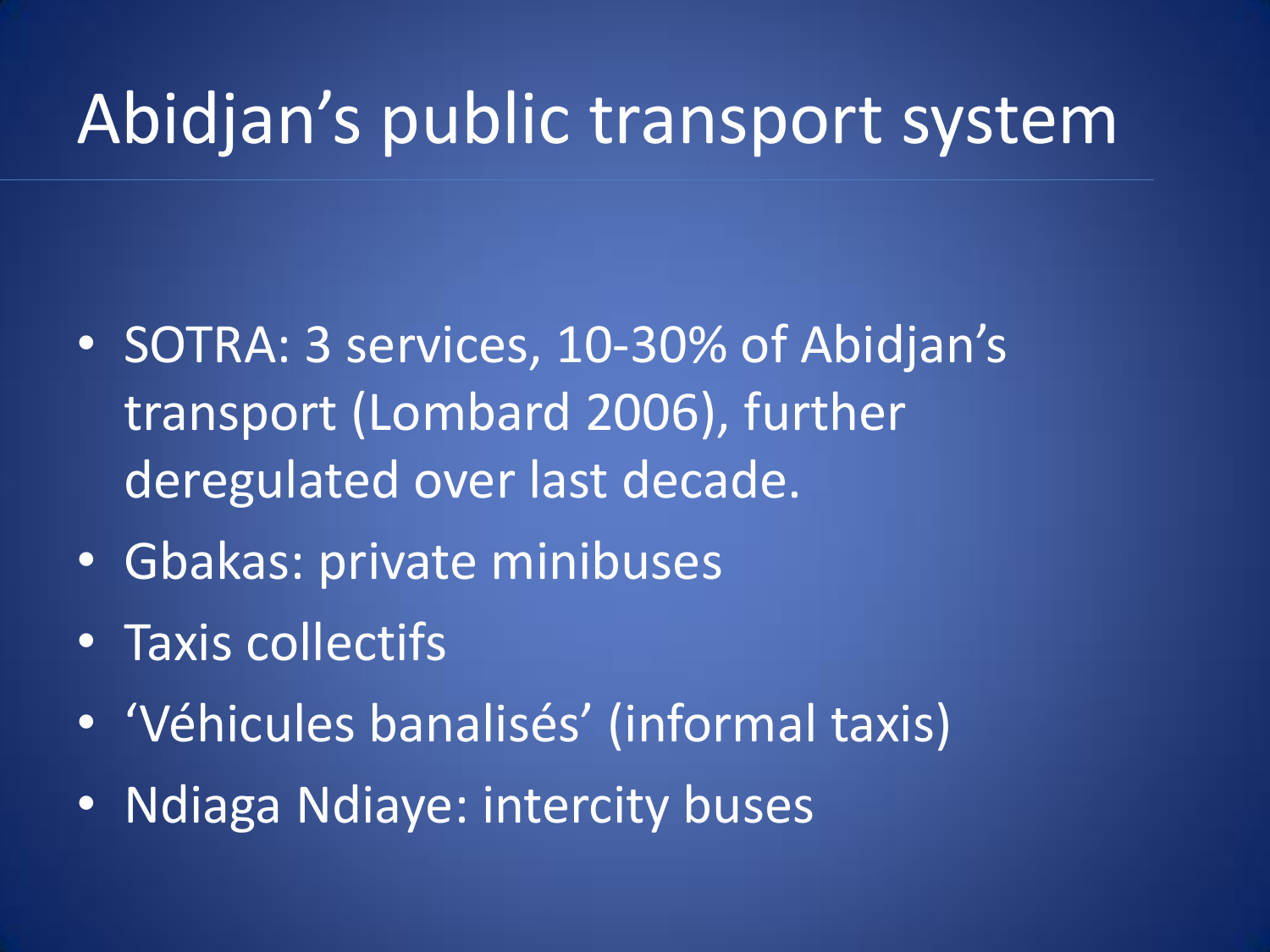# Abidjan transport: the local view







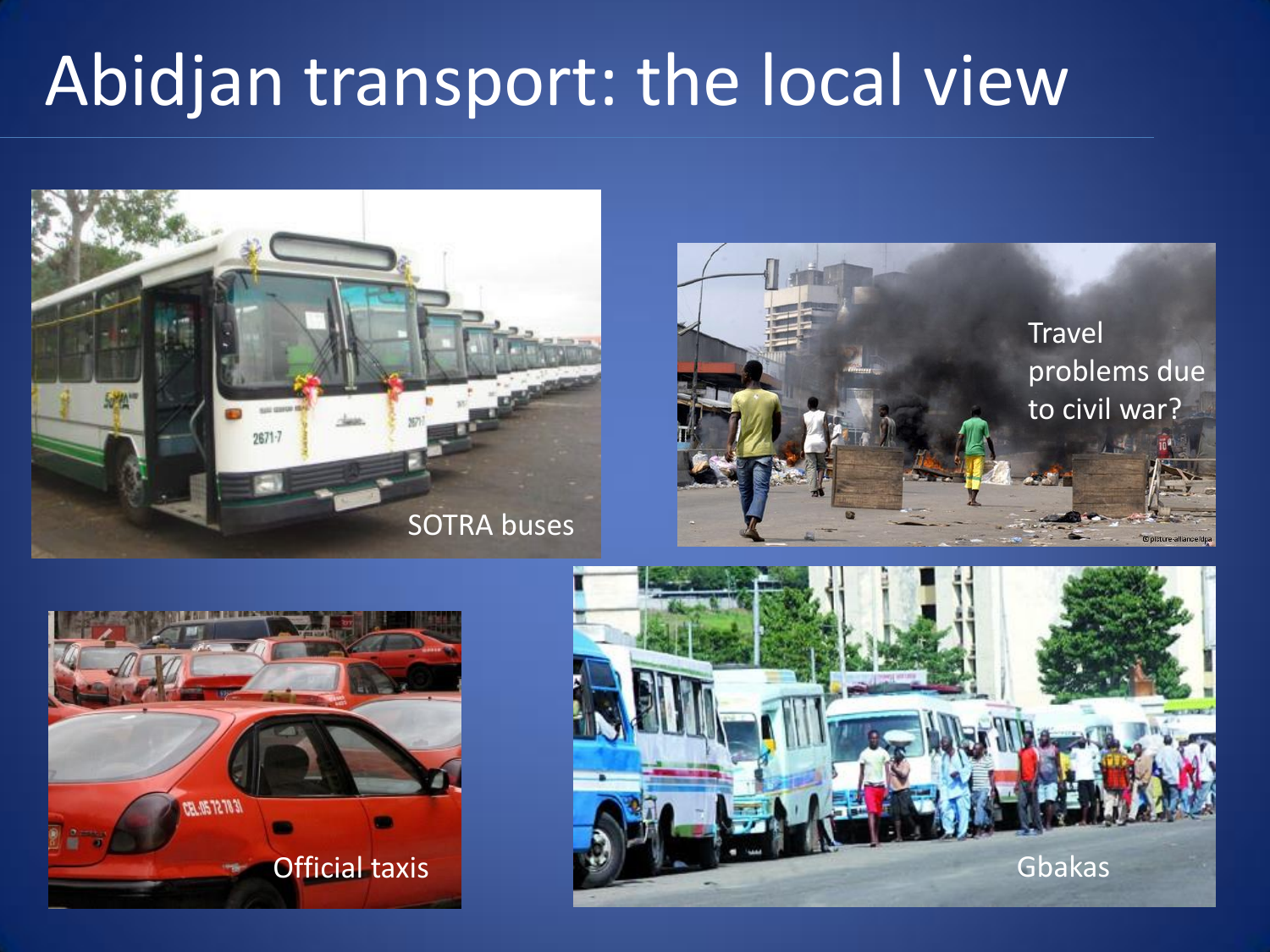# Reframe the data, reframe the problem

- Data scientists' assumption of vertical, monopolistic governance: – 'an existing transit network'; 'a fleet'; 'a public transport operator'
- vs. local reality
	- layered governance models: state, city, firms, unions, informal assns
	- no unified transport system or authority (SOTRA 0.07% city-owned)
	- weak vertical but strong horizontal governance after liberalisation
	- Recent civil war created travel bottlenecks
- Was the problem inefficiency or informality?
- Alternate interpretation: flexible, responsive transport system with inefficiencies due to infrastructure, no centralised transport planning.
- Problem of truthiness (Cherlet 2014)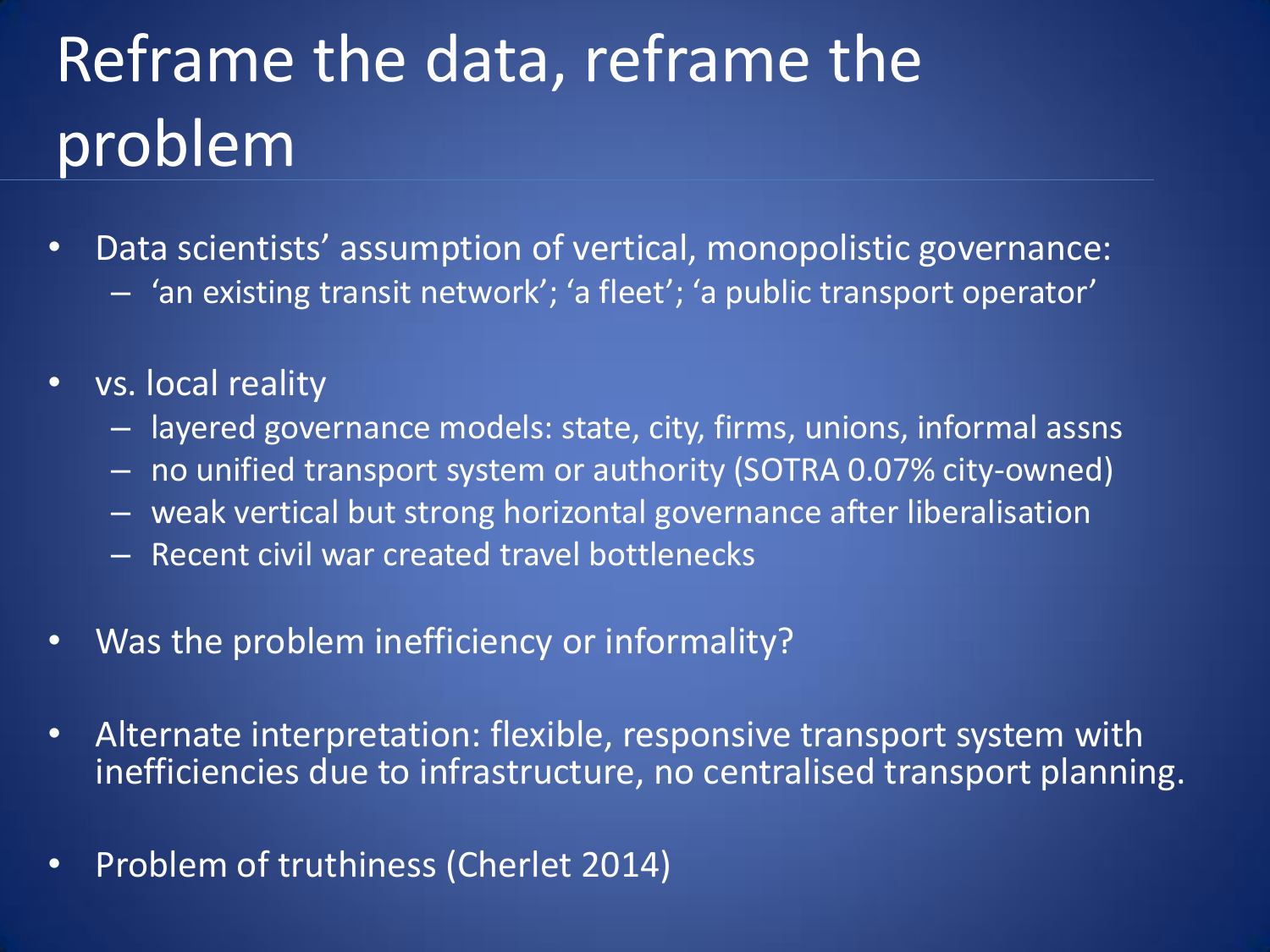### Garbage In, Garbage Out?

'Big data are not about society, they are about users and markets.' (Shearmur 2015)

Biases: socioeconomic, gender, ethicity, connectivity, smartphones (GIGO)

Big data fosters epistemological determinism (truthiness)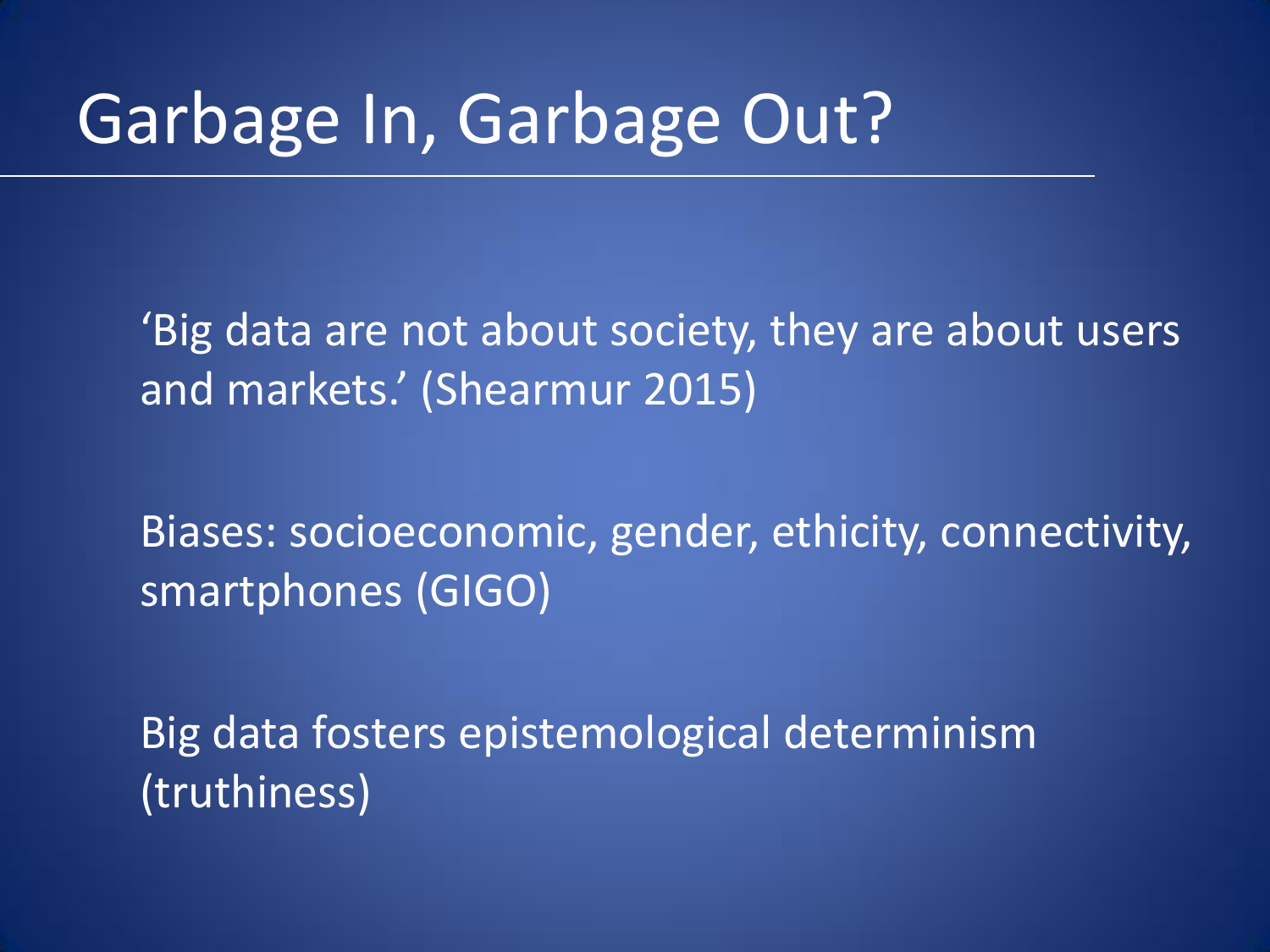#### Orange's cell towers in Côte d'Ivoire, 2013 (sub-prefecture administrative regions)



Distribution of cell phone antennae is denser in urban areas than rural locations, making it easier to detect activity in urban/denser populated areas.

> Source: Blondel et al. 2013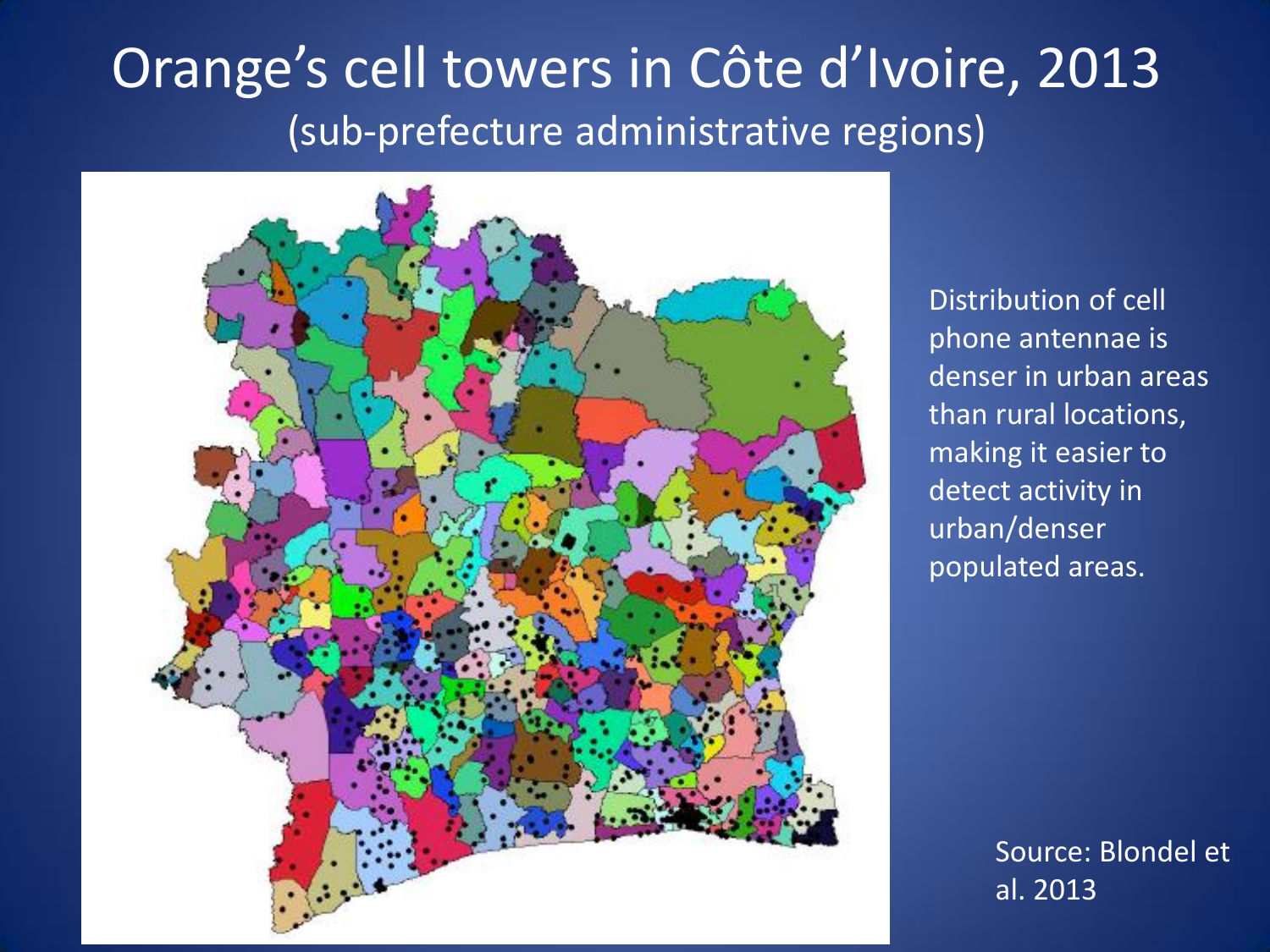# Population estimation error

Population Density [Pers. km<sup>-2</sup>] no data  $0 - 5$  $5 - 10$  $10 - 25$  $25 - 50$  $50 - 100$  $>100$ 



Figure 1a: Population density derived from AfriPop datset, on subprefecture level



Figure 1c: Population density (AfriPop dataset), raster image with cellsize approx. 90m



Figure 1b: Population density derived from CDR

Figure 1d: Population density differences between data derived from CDR and AfriPop dataset, normalized by the population density of the AfriPop datset

Over/underestimation of population according to cellphone activity (figure 1d) follows unequal distribution of cell towers (see previous slide)

(Sterly et al. 2013)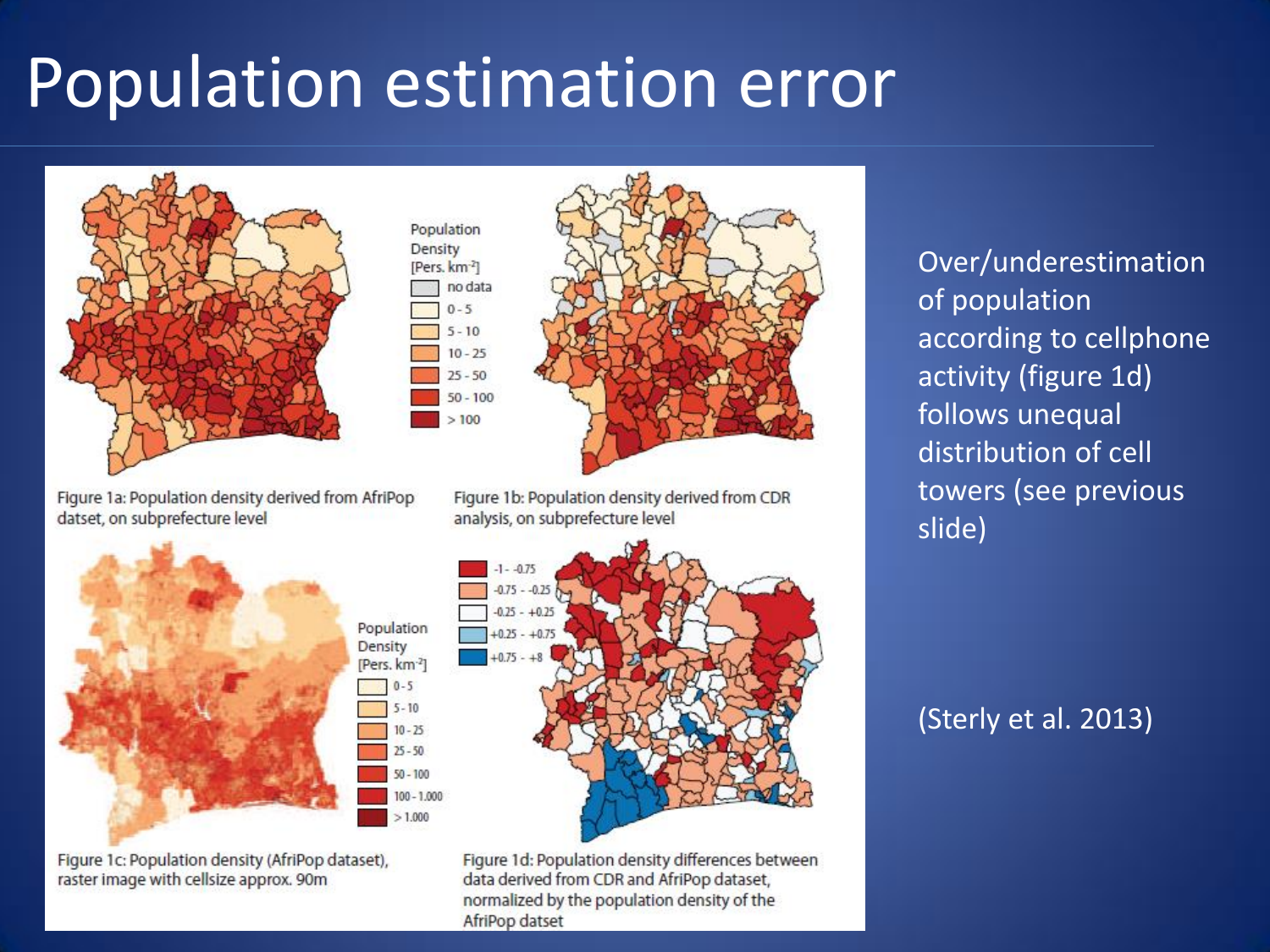# Ethics and geo-data: 2) who is accountable?

• The problem of policy-relevant research with sensor data

'There is **intelligence-grade situational awareness** in the case of sensors: what can be used to document a human rights abuse can also be used to target an artillery strike.' (Nathaniel Raymond, HHI, 25.2.2015)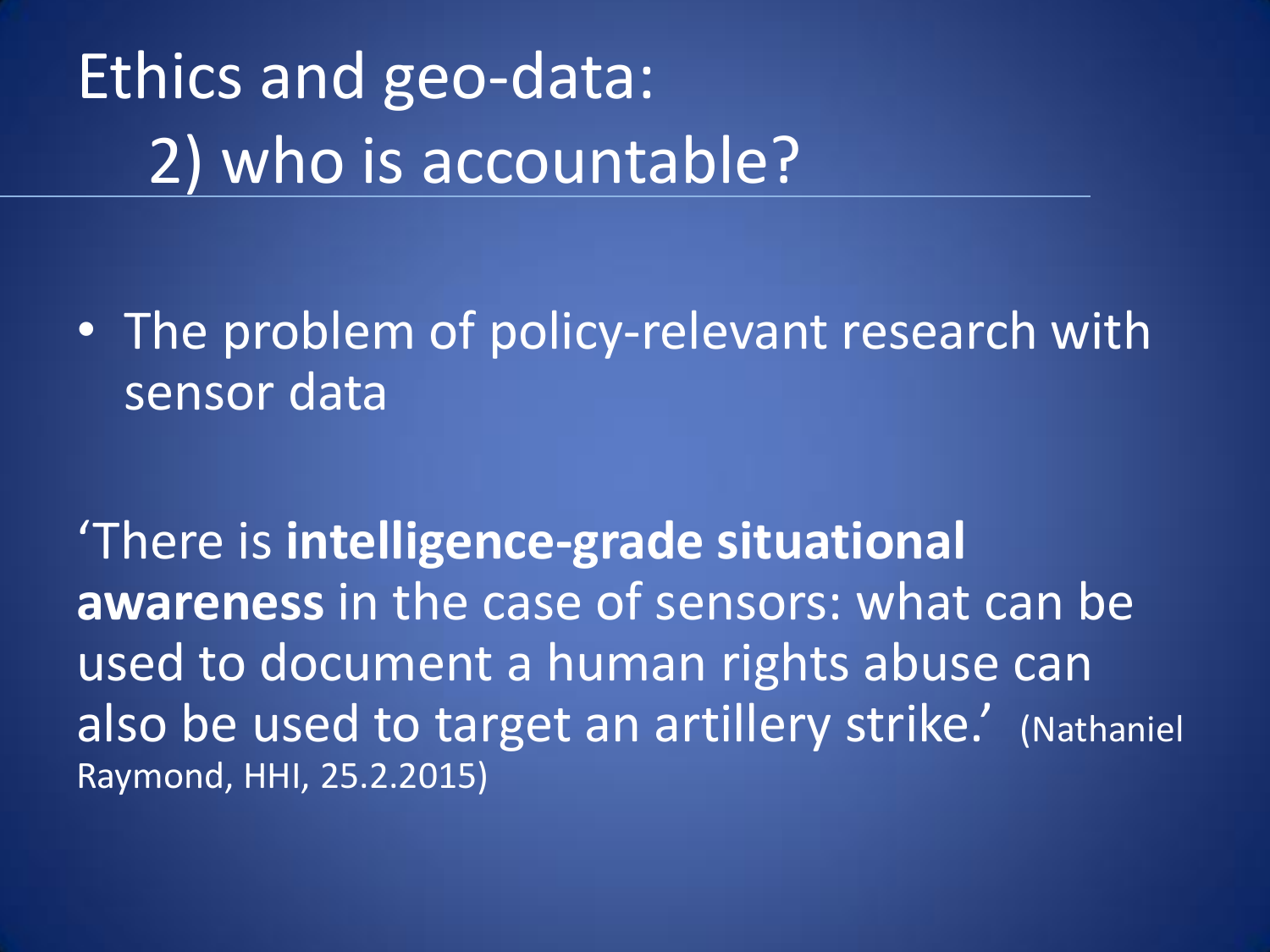# 3) What are the guidelines?

#### • Fair Information Practice Principles:

- Notice/awareness
- Consent
- Access/participation
- Integrity/security
- Enforcement/redress
- UN Data Revolution rights:
	- Right to be counted
	- Right to an identity
	- Right to privacy and to ownership of personal data
	- Right to due process
	- Freedom of expression
	- Right to participation
	- Right to non-discrimination and equality
	- Principles of consent (UN 2014)

#### **NB: None of these work with big data**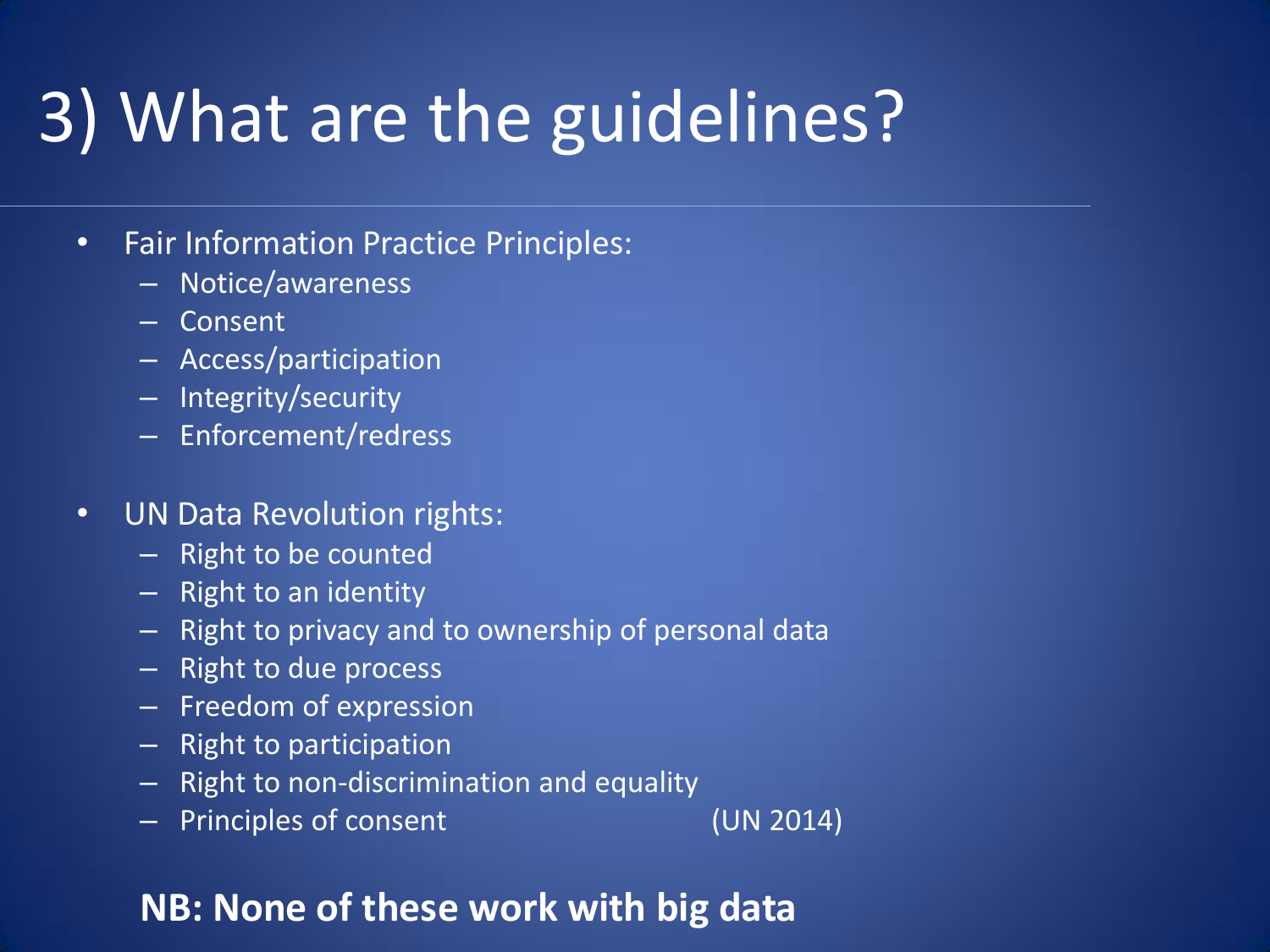## 4) Which institutions can help?

#### • Big data 1: IRBs 0

- FB experiment, "**Experimental** evidence of massive-scale emotional contagion through social networks" (2014)
- Flowminder IRBs unwilling to act across borders and tech regimes
- Ebola in Liberia: the Liberian MoH's Internal Review Board shut down during the crisis so that researchers had to rely on their own IRBs
- Orange D4D ethics committees are an example of successful self-regulation by a corporation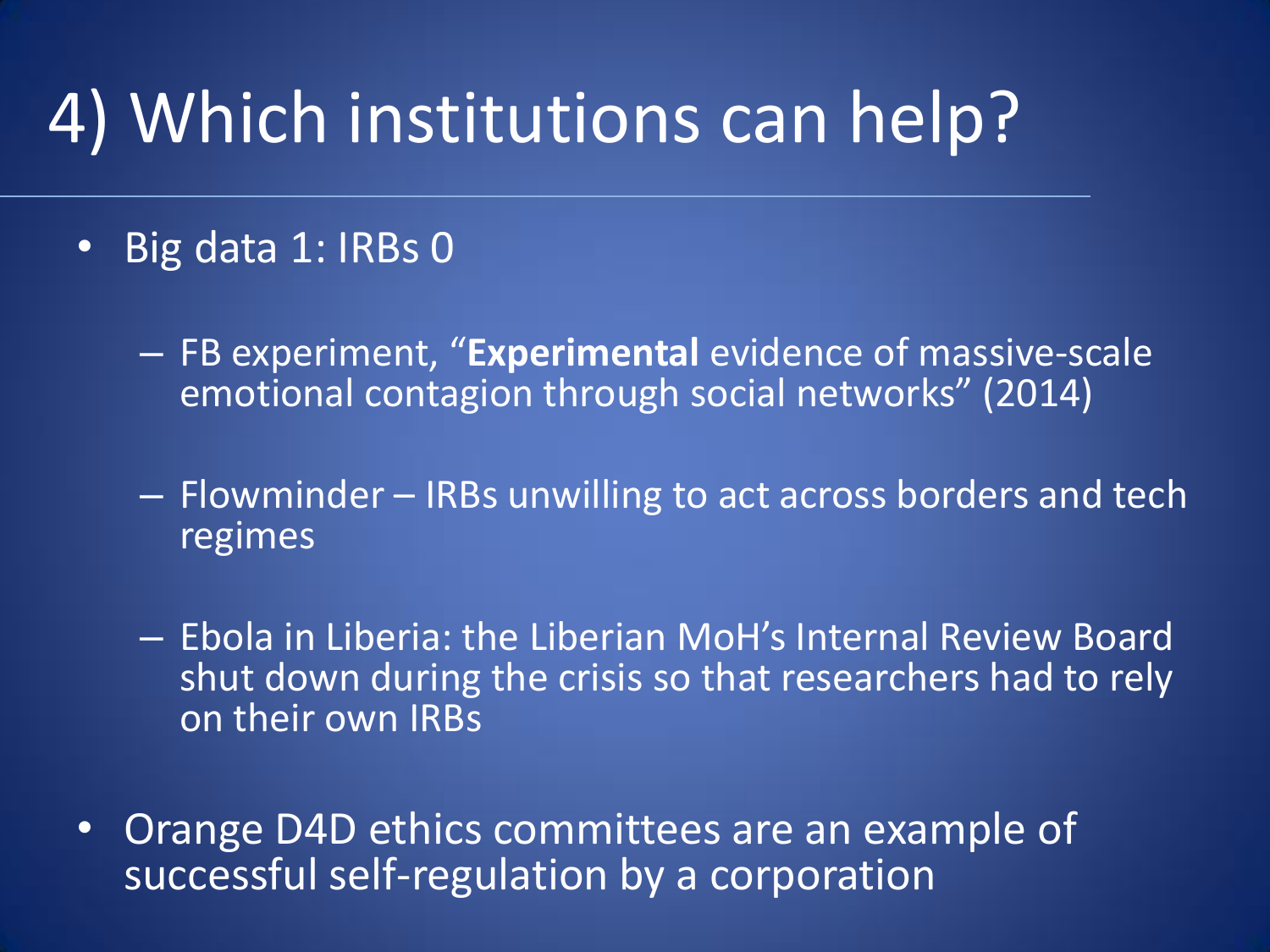# 4) Can't we just anonymise it?

- Anonymisation vs. de-identification
	- 'there are no perfect ways to de-identify data and there probably never will be.' (Kendall et al. 2014)
	- Four spatio-temporal points are enough to uniquely identify 95% of individuals (de Montjoye et al. 2013)
	- Uniqueness of mobility traces decays approximately as the 1/10 power of their resolution (de Montjoye et al. 2013)

'Even if you are looking at purely anonymized data on the use of mobile phones, carriers could predict your age to within in some cases plus or minus one year with over 70 percent accuracy. They can predict your gender with between 70 and 80 percent accuracy. One carrier in Indonesia told us they can tell what you're religion is by how you use your phone. You can see the population moving around.'

-- Robert Kirkpatrick UN Global Pulse, 2012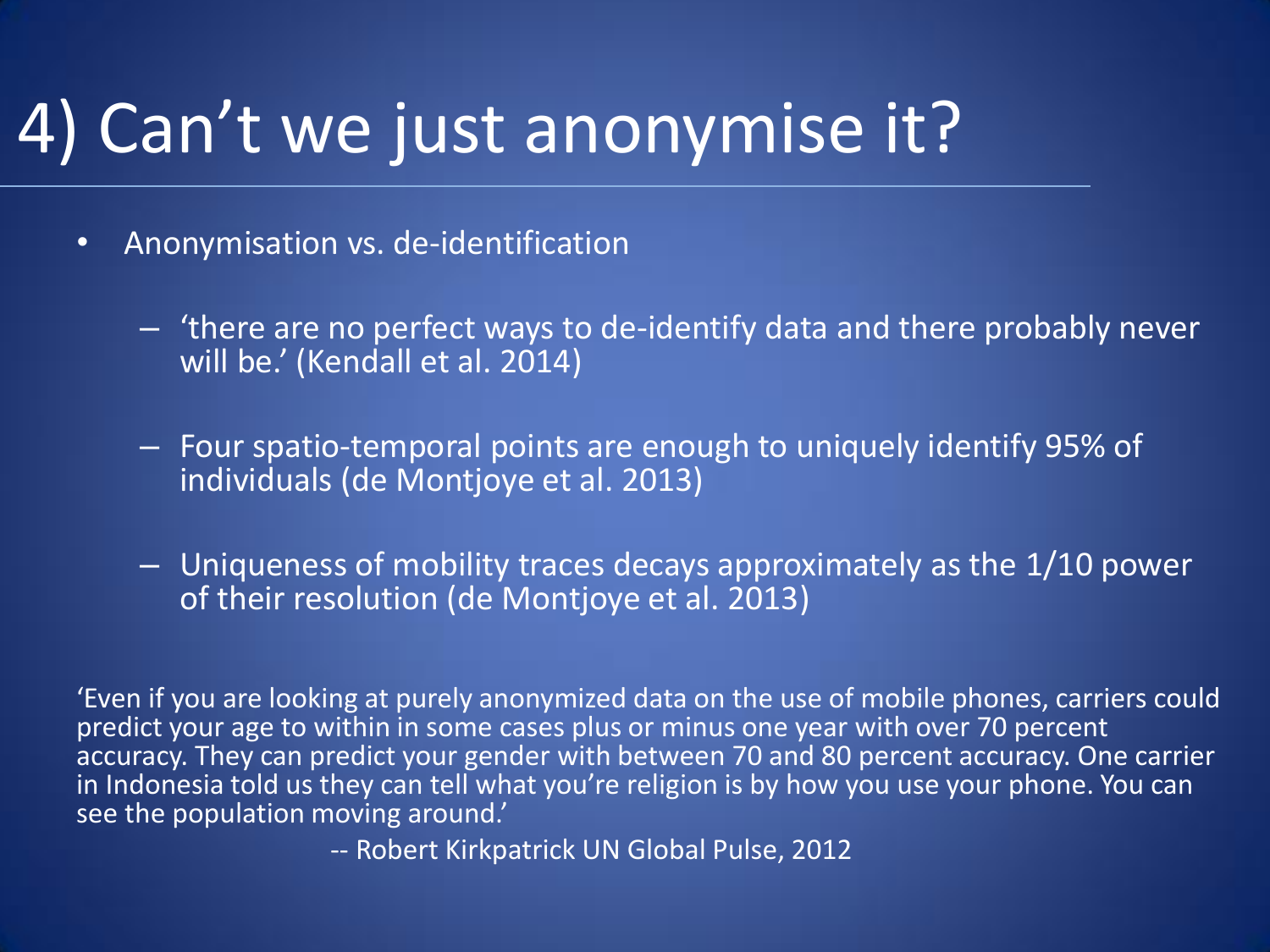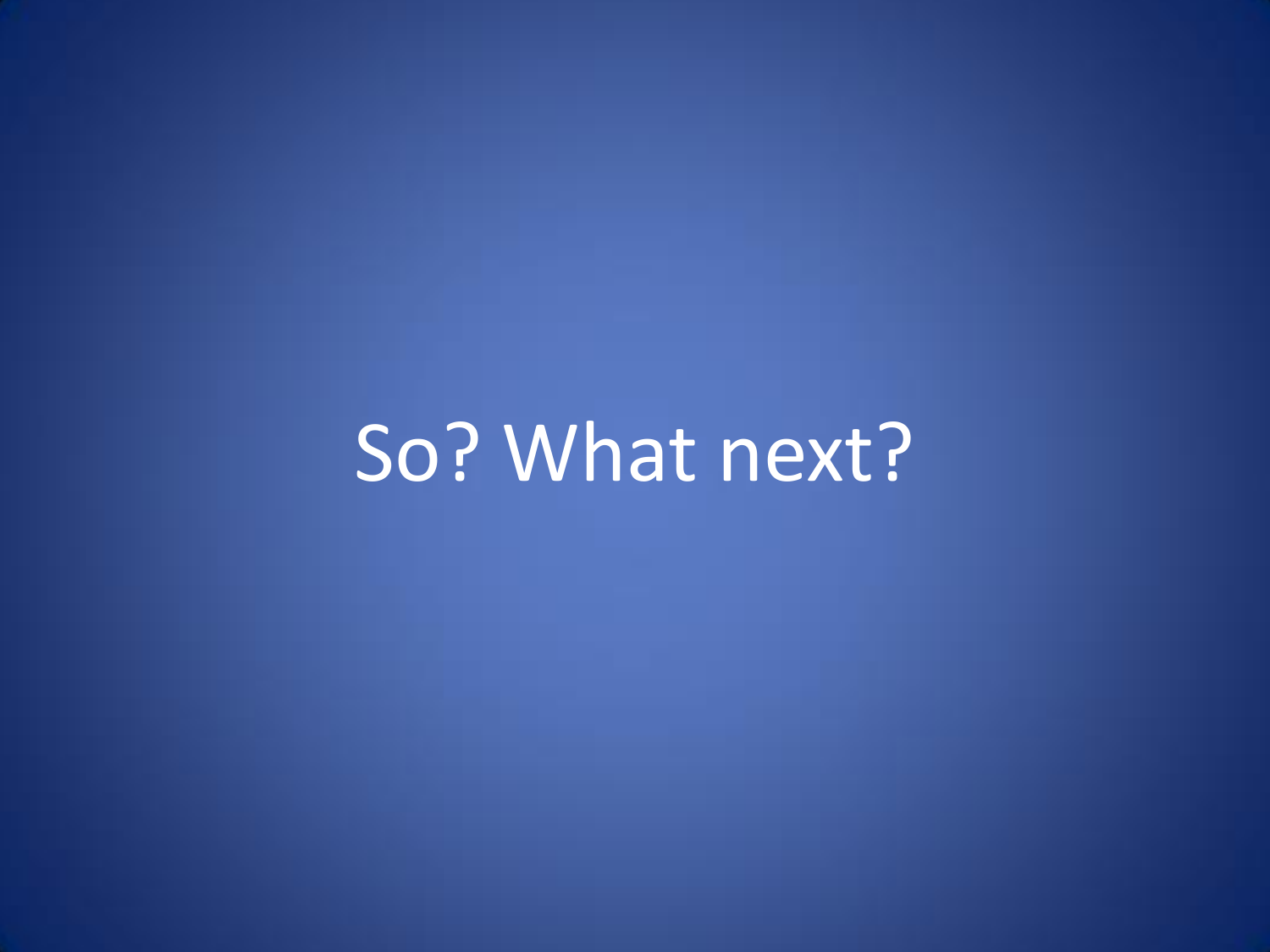## Addressing the grey areas: PII vs constitutive information

- Ethical big data research requires a distinction between 'dead personal information' vs 'ontologically constitutive information' (Floridi 2013)
- Dead personal info: name, rank, serial number
- Ontologically constitutive information: a person's Google search history over the last month; where their car was parked last night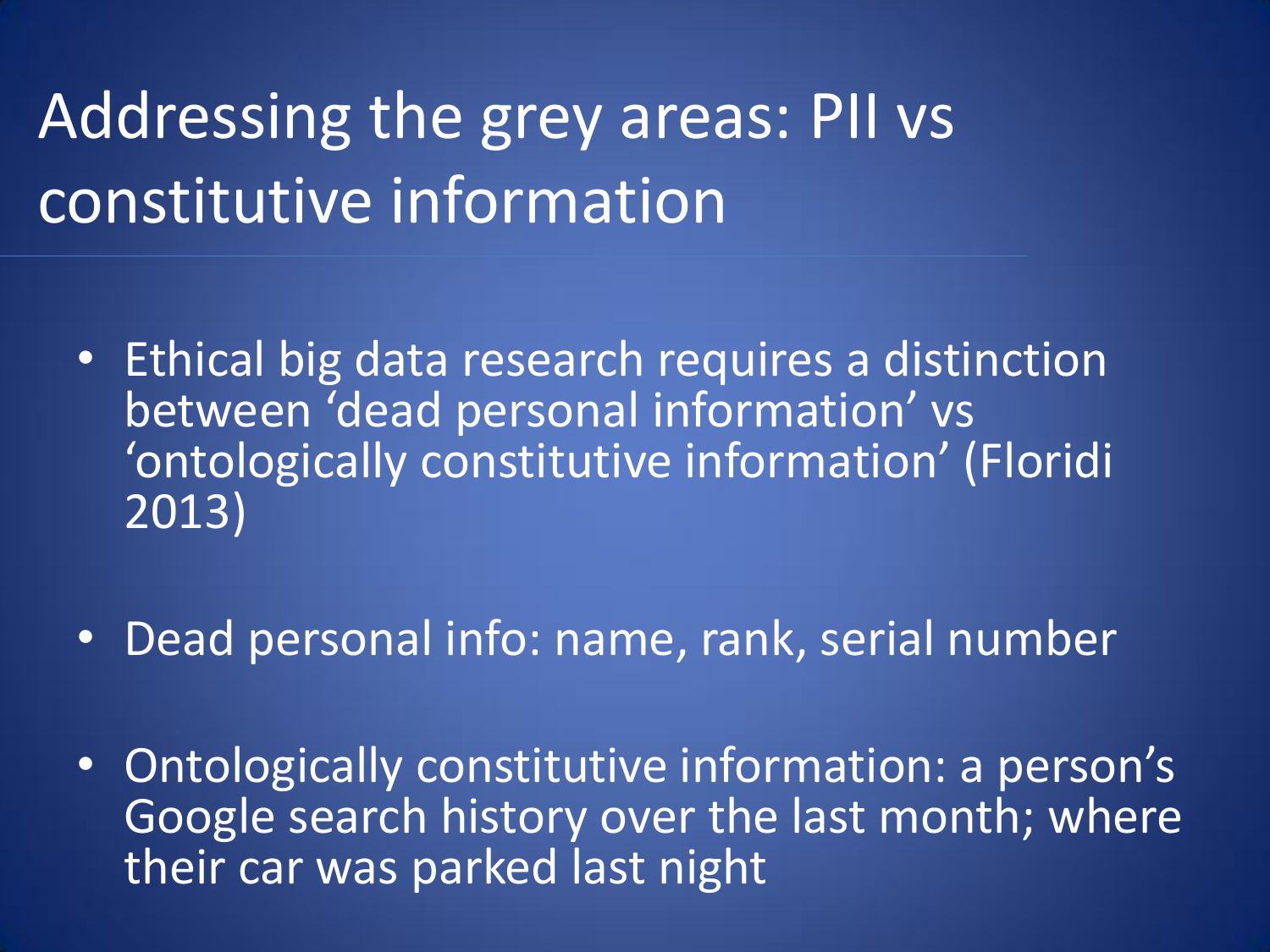#### Ontologically constitutive information

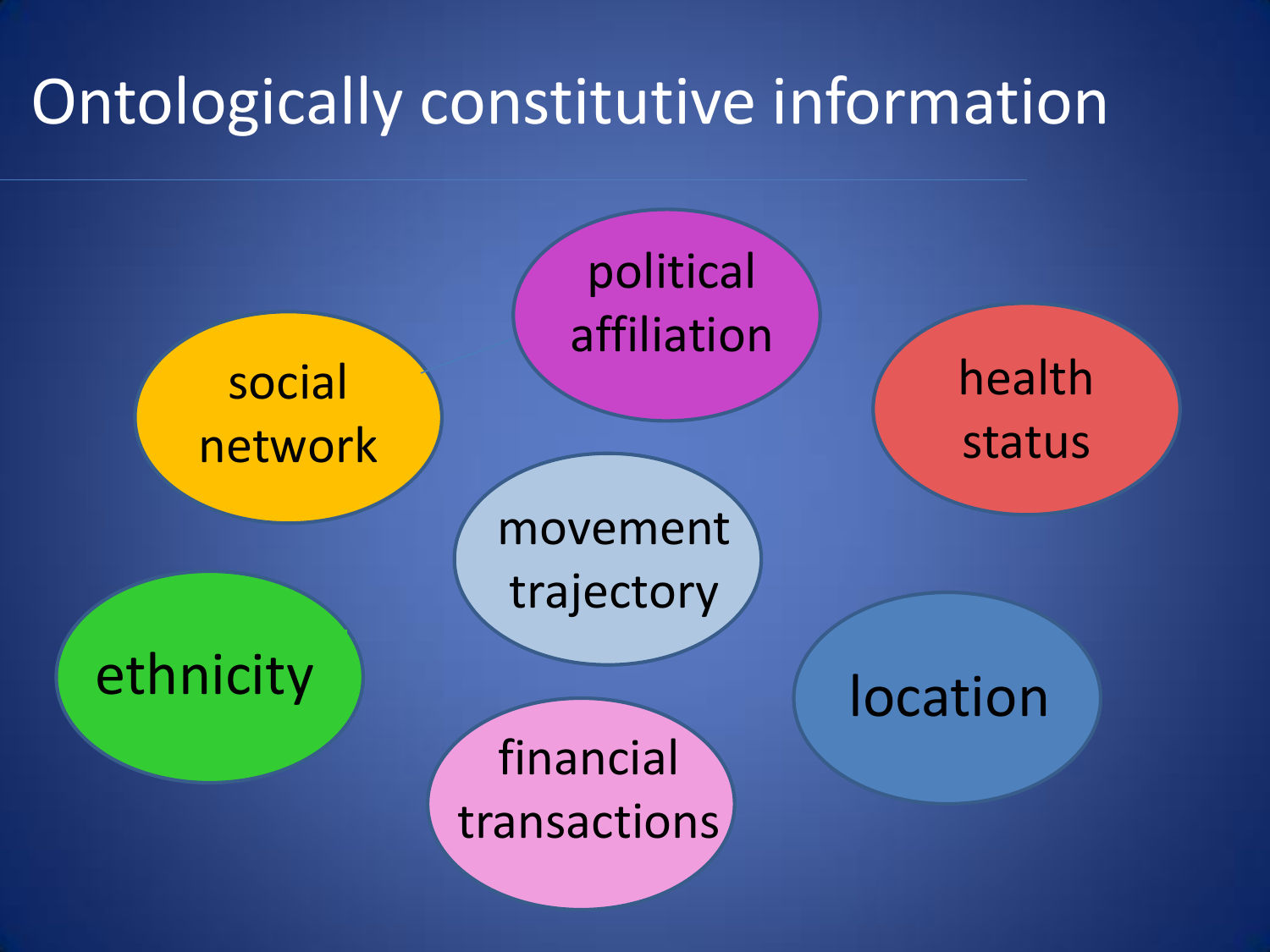#### Personally identifiable vs. Demographically identifiable information

- Big data can proxy for categories where data may be restricted (e.g. political affiliation, ethnicity, religion, home/work location)
- Calling patterns or an active leader make groups trackable across space as networks (Sharad and Danezis 2013)

**'the volunteered information of the few can unlock the same information about the many' (Barocas and Nissenbaum 2014)**

• Nesting a survey within a large, anonymised mobile dataset allows researchers to de-anonymise the larger dataset in terms of group characteristics, i.e. age, gender, profession, employment status… (Blumenstock 2012) *N.B. Rwanda study*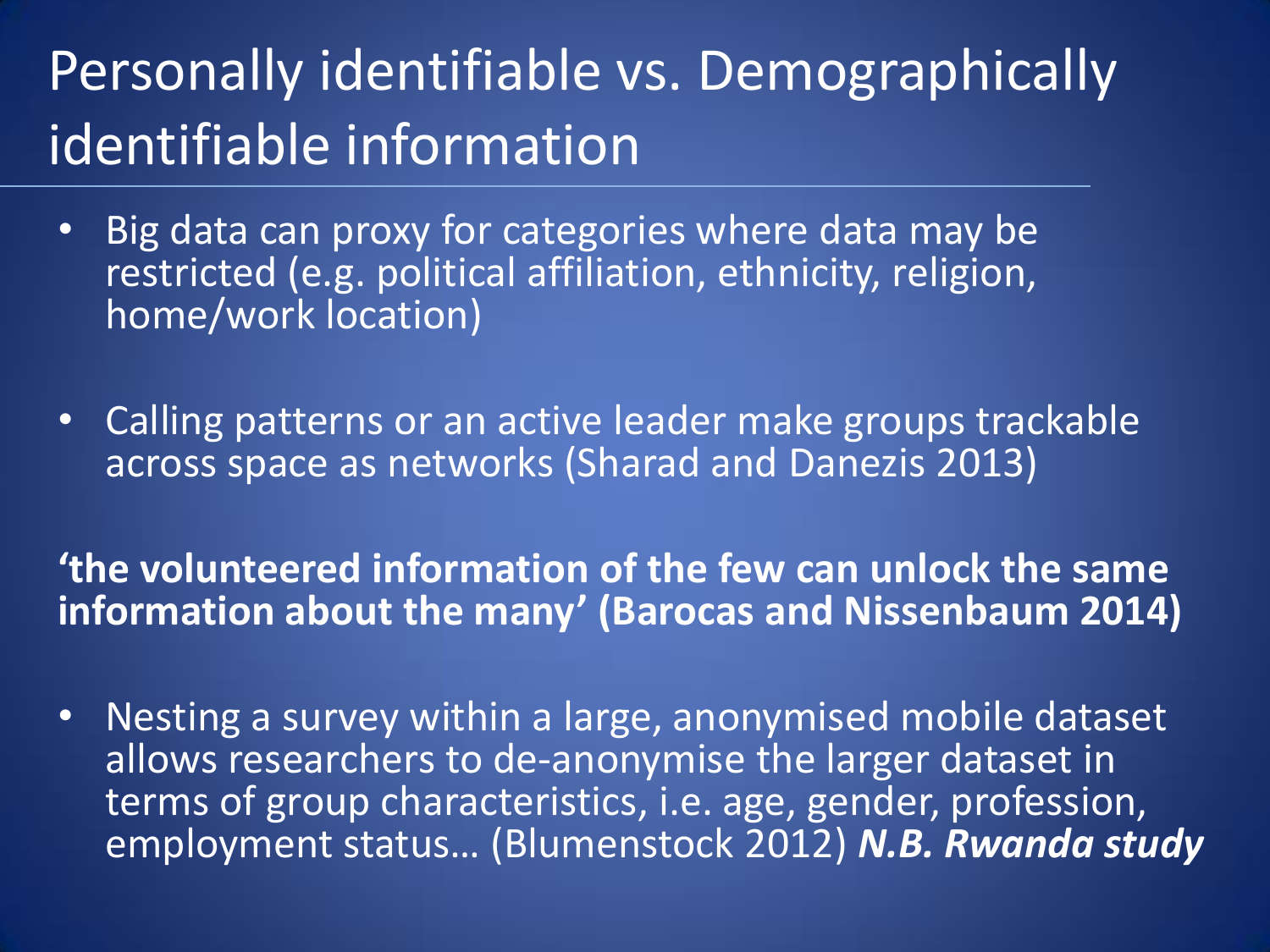### Big data, group privacy?

- Group harms
	- Ethnic/religious/economic/political persecution
	- Tracking/restriction of free movement
	- 'Aiding surveillance' (Privacy International 2014)
	- Identifying activist networks (McKinnon 2012)
	- Manipulation (e.g. elections, moods)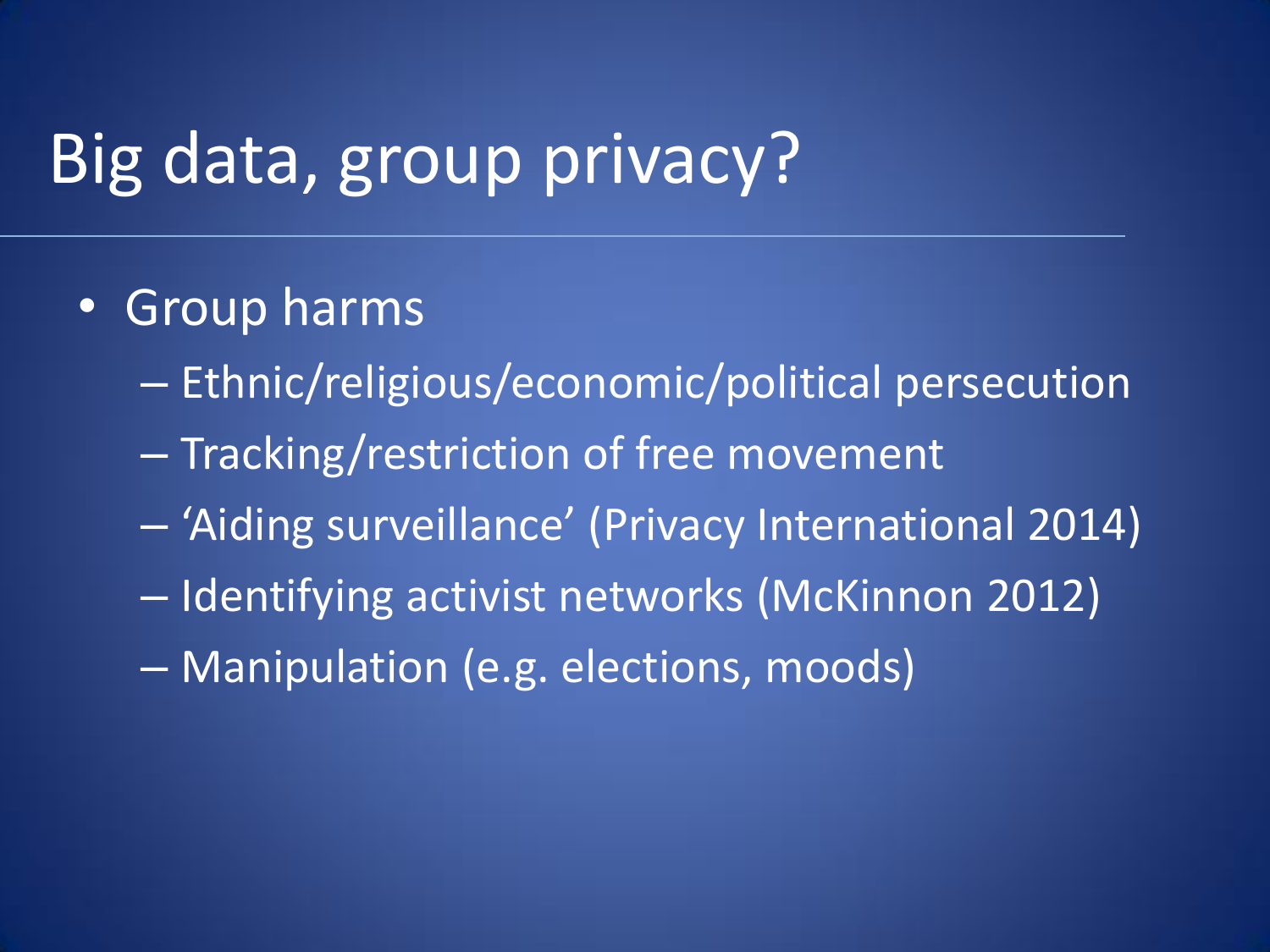#### Questions toward an ethical framework

- Consent, choice and accountability:
	- What does user consent mean under conditions of limited technological awareness and no accountability? – How can the FIPPs be reworked for big data?
- Individuals **plus** groups:
	- How do place/population characteristics affect the definition of data misuse?
	- How to move from compliance to doing no harm?
- Beyond compliance